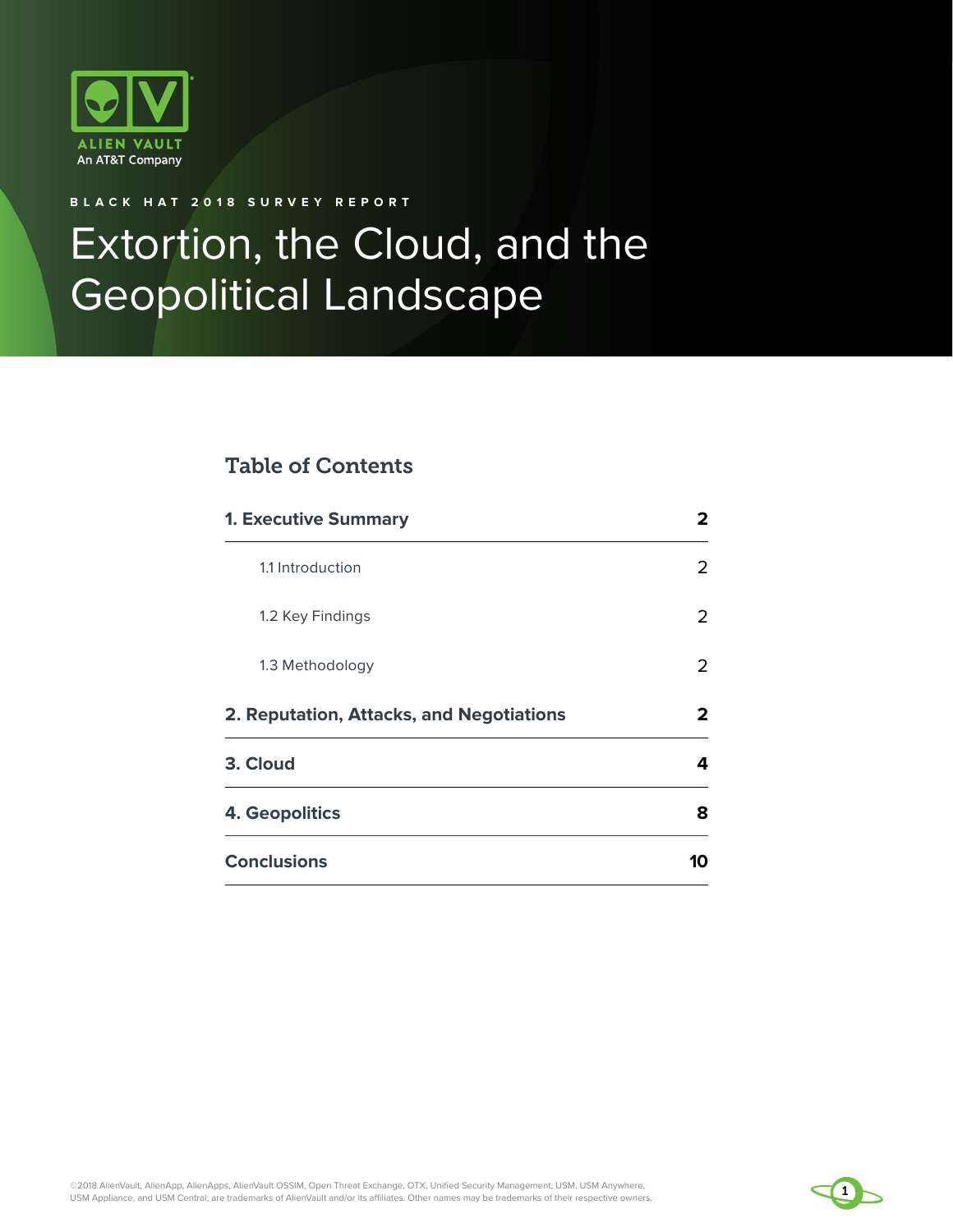

#### **1.1 Introduction**

At Black Hat 2018, we surveyed attendees on diverse topics ranging from how to react to extortion, what impact the geopolitical landscape is having on the industry, and whether the shiny veneer of the cloud is beginning to fade.

#### **1.2 Key Survey Findings**

- **›** 38% say the Chief Information Security Officer (CISO) should be the one to negotiate extortion and/or ransom demands
- **›** 46% of those surveyed say security remains the biggest blocker to cloud adoption
- **›** 54% of participants believe US public sector infrastructure is either unprepared or very unprepared to defend against cyber attacks

#### **1.3 Methodology**

This report is based on a survey of 963 participants at Black Hat 2018 and interviews with security experts. This report was written by Javvad Malik, Security Advocate at AlienVault, an AT&T Company. Any questions about the methodology should be addressed to him directly at **jmalik@alienvault.com.** 

# 2. Reputation, Attacks, and Negotiations

Reputation risk has been well-documented in enterprises for many years. It has often served as a catch-all to try and quantify the impact where a cash value cannot be accurately assigned.

For example, the defacement of a marketing website may not cause any direct financial impact beyond the incident response costs, but there is a reputational cost that needs to be taken into consideration.

So, while reputational damage has always been well-understood, it's the more recent rise of social media, and the speed at which news travels, that has made it more of a risk.

The takeover of corporate social media accounts by attackers, and/or disgruntled (re recently fired) employees is perhaps the most visible and commonly-seen example of a reputational attack on a company.

But a reputational attack doesn't always need a visible output. The mere indication that a company has been breached can be enough to get the rumor mills engaged, regardless of the truth.

Consider the scenario where a company is publicly contacted by an unknown party that states it has breached and stolen its customer database. What would, or should be the response? How confident does a company need to be in order to call the scammer's bluff – maybe the scammer doesn't have any data at all?

More than half of the participants surveyed stated that they were either confident (39%) or very confident (26%) in their ability to verify whether claims were true or false.

However, 25% of participants stated they were not confident in their ability to ascertain whether data had been stolen or not. While 25% may seem like a high percentage, it's quite consistent with the number of incidents where the true extent of the breach is discovered many months later.

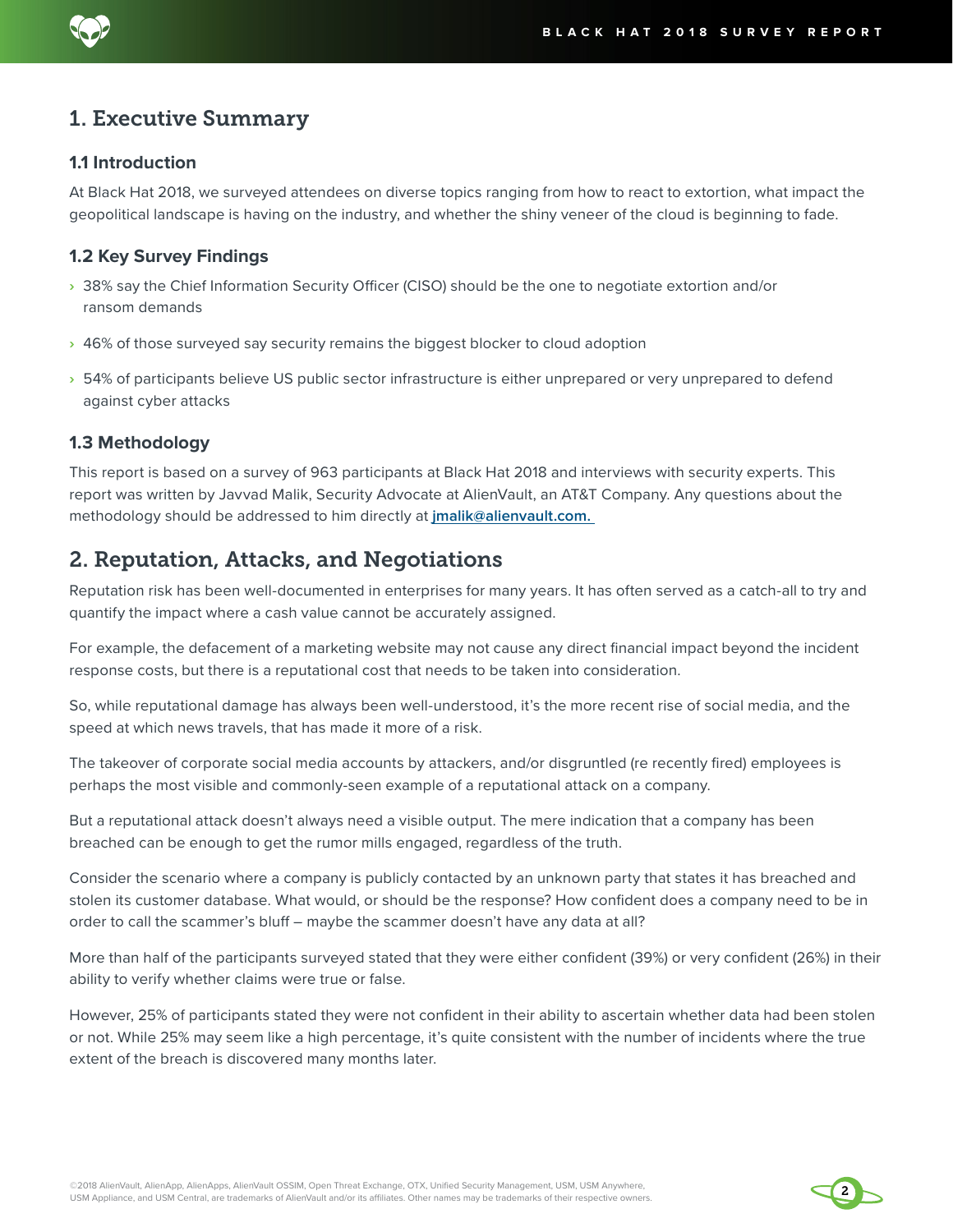Imagine that a hacker contacted you to say they had stolen your data and you have no idea if it is true or not. How confident would you be to call their bluff (or not)?



**[Raj Goel](https://twitter.com/RajGoel_NY)**, CEO of Brainlink International, and renowned security and privacy professional, shared his views on how he would handle this scenario in the capacity of his role as CEO:

As a small company, I'd ask them to:

- 1. Provide proof that they have the list [customer database]
- 2. Determine the origin of the information and consequential risk factor
- **› Company website** If the client list was pulled from our website, an email marketing platform, and/or LinkedIn; I don't care, because [the database they have] is only names and email addresses, and risk is effectively at zero. CRM system – If the data came from our CRM system, I would be concerned and would need to know the type of data that they had:

Names and emails? Billing details? Systems inventory? This raises my internal threat/risk meter from 10 to 50 percent.

- **›** *Knowledge wiki* If the data came from our knowledge wiki ouch now our risk has increased to 80 percent because that contains sensitive data.
- **›** *Password manager* If the data came from our password manager now our risk is at 100 percent and I am at their mercy completely.

After determining the origin and completing my risk assessment, I would consult with colleagues and friends in the InfoSec community to determine whether the threat is real or fraudulent.

#### **Summary:**

As a CEO, I would negotiate. If the threat is real, I would loop in my legal counsel AND my insurance agent. If the risk is over 75 percent, then my team and I would look into engaging third party experts in order to conduct forensics, close doors, etc. My first instinct will always be to have the 'hacker' prove the validity of the data and provide 'proofof-life.'

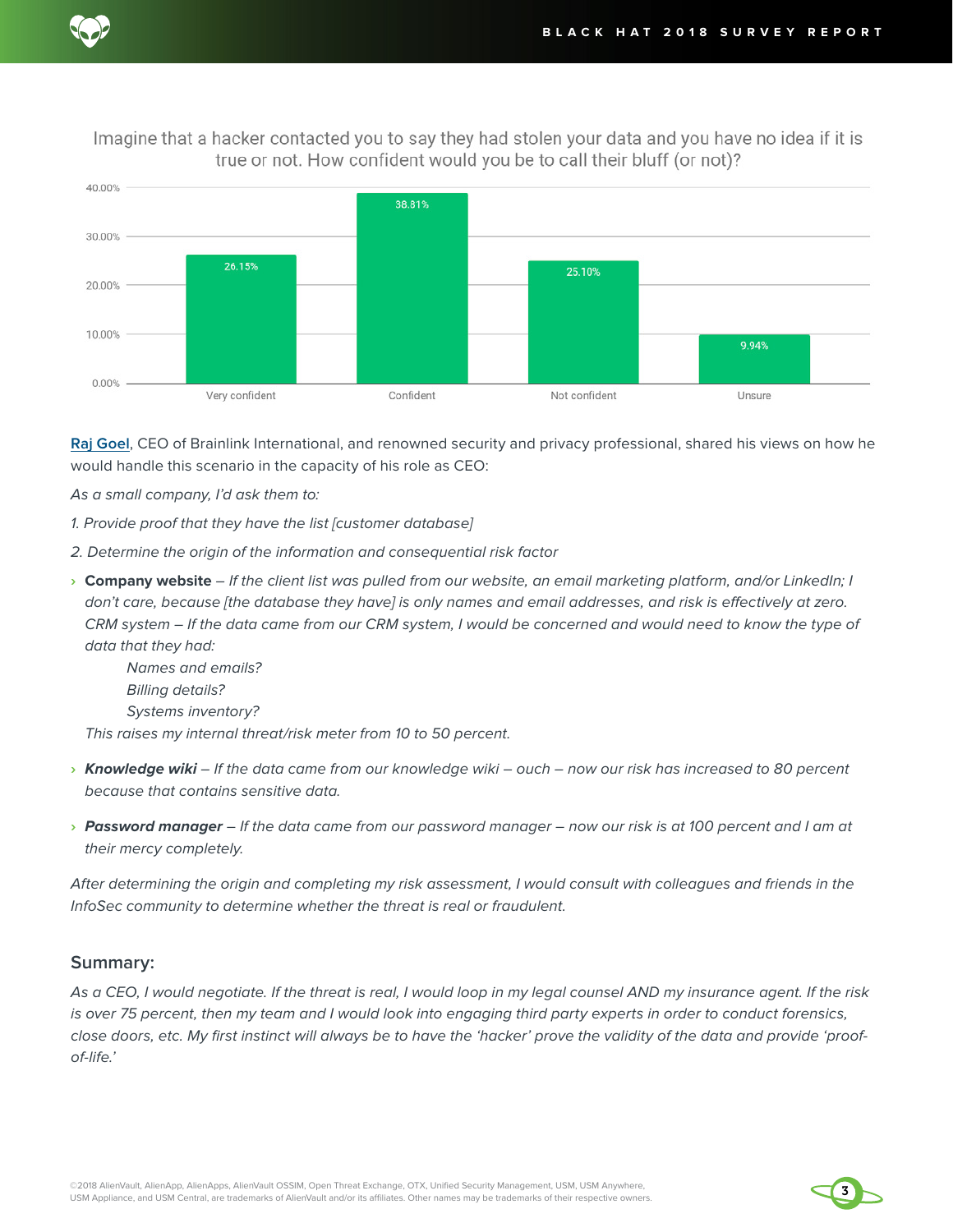

So who should be responsible for making decisions when negotiating with hackers or extortionists demanding a ransom? 38% of the participants believed it should be the CISO, 23% chose the Head of the IT Department, and 18% felt that the responsibility should fall on executive personnel.

It's not surprising to see the CISO at the top of the list. In this role, s/he will usually be best placed to understand the attacker's demands. The CISO has inside access to tools and resources enabling him or her to not only determine the legitimacy of the claims, but also understand the regulatory and business impact should the claims be legitimate.

But, does that mean the CISO should also be the one doing all the negotiating? Perhaps a more collaborative approach like the one Goel indicated, stating he would loop in legal counsel, insurance agents, and third-party experts depending on the level of risk.



Who makes the decision at your organization when negotiating with hackers/extortionists demanding a ransom [choose all that apply]?

**Dan Cuthbert,** Global Head of Cyber Security Research at BANCO SANTANDER believes that C-level and general counsel support is needed, as well.

"Firstly, you have to verify what is being said. Is the person credible? Are they known for this? Is this a pre-cursor for an extortion attack? You have to validate all as this is vital. C-level should engage with general counsel support."



In your opinion, are security professionals becoming more insular in order to defend their organization from cyber-attacks or are they sharing more information in the current security landscape?

When discussing attacks, it's important to bear in mind the collaborative nature of attacks and how defense also relies on collaborative measures. In fact, to see the vast majority of participants stated that they believe security professionals are becoming more collaborative in their efforts to secure enterprises.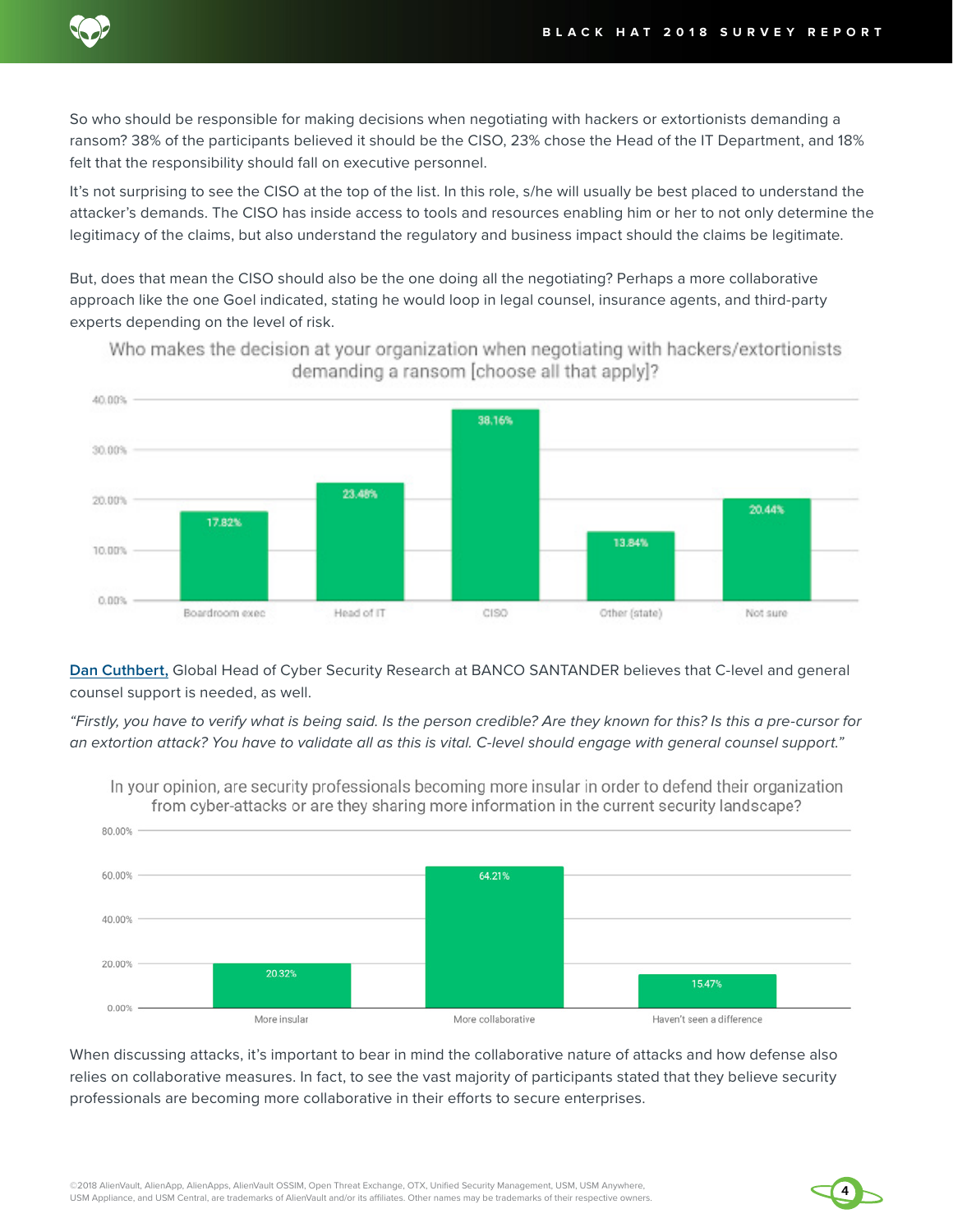

# 3. Cloudy with a Chance of Pitfalls

The cloud has grown in both influence and the range of deployment for both enterprises and consumers, alike. The cloud isn't just for backing up and synchronising data; it serves as a platform from where many applications are hosted and deployed from.

However, like most innovations, we witnessed a period of a "cloud rush" – businesses were swayed by promises of elastic storage, reliable infrastructure, and cheaper operating costs. Many voices of reason for security, or otherwise, were quickly silenced as naysayers.



Is your organization considering moving certain operations, apps, or data back to onpremises from the cloud?

Now, with several years of cloud experiences behind us, it felt like a good time to ask whether the cloud "promised land" was all that it was believed to be.

44 percent of participants claimed that their organizations were considering moving certain operations, apps, or data back to on-premises from the cloud.

Does that mean that the cloud is not all that it's cracked up to be? Not really – it more than likely means that full consideration wasn't given to all the aspects of cloud prior to migration.

As @RMGirlUK stated on Twitter, "sometimes, the cost analysis isn't conducted up front. "



©2018 AlienVault, AlienApp, AlienApps, AlienVault OSSIM, Open Threat Exchange, OTX, Unified Security Management, USM, USM Anywhere, USM Appliance, and USM Central, are trademarks of AlienVault and/or its affiliates. Other names may be trademarks of their respective owners.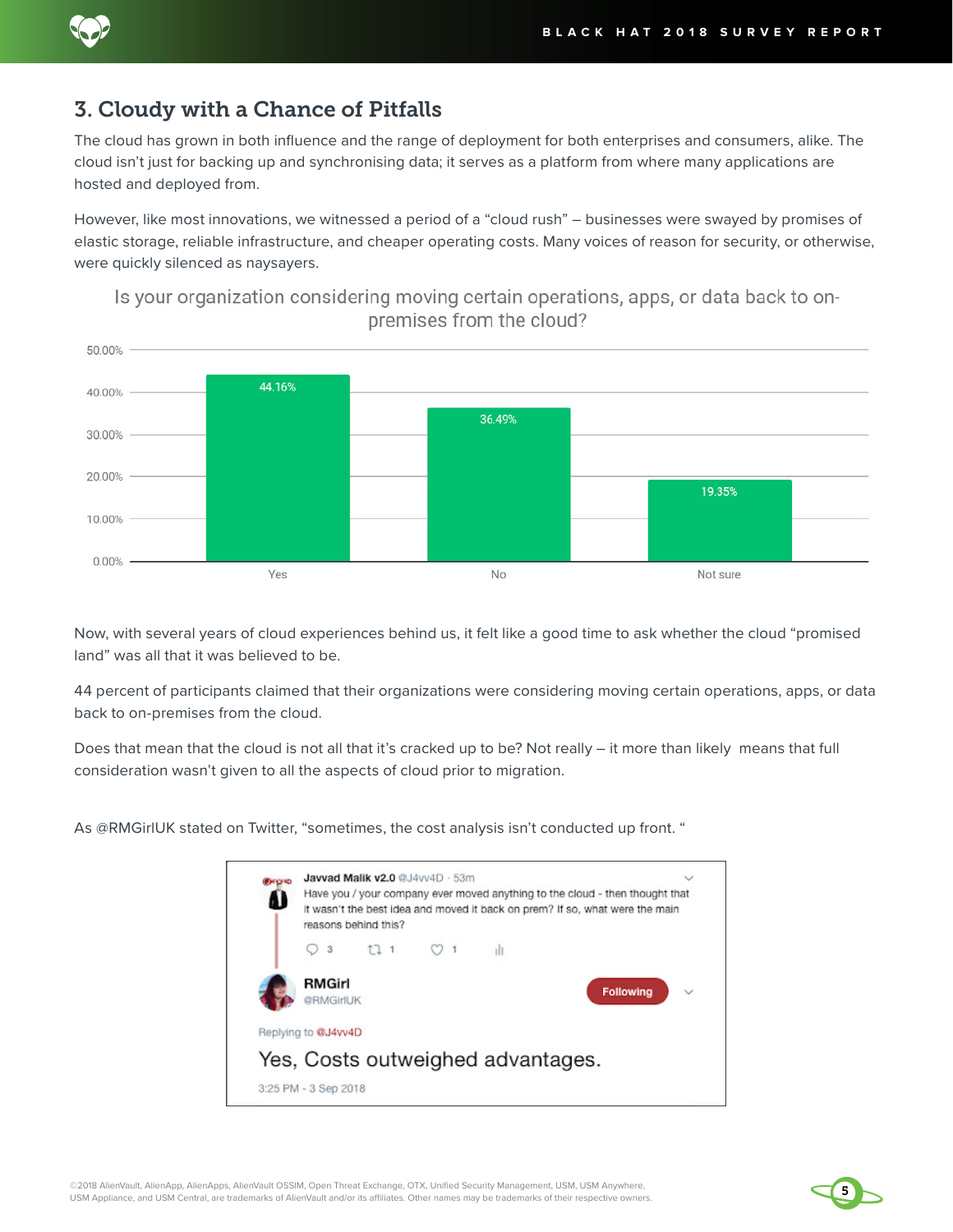

Lee Newcombe raised an important point about how simply lifting and shifting workloads into the cloud isn't the solution, and can incur additional costs overall.

| Javvad Malik v2.0 @J4vv4D · 59m<br>Have you / your company ever moved anything to the cloud - then thought that<br>it wasn't the best idea and moved it back on prem? If so, what were the main<br>reasons behind this? |  |  |
|-------------------------------------------------------------------------------------------------------------------------------------------------------------------------------------------------------------------------|--|--|
| 17.1<br>4<br>ıШ<br>$\overline{1}$                                                                                                                                                                                       |  |  |
| Lee Newcombe<br><b>Follow</b><br>@lee newcombe                                                                                                                                                                          |  |  |
| Replying to @J4vv4D                                                                                                                                                                                                     |  |  |
| Usually where organisations just went for a<br>vanilla lift'n'shift and then failed to realise<br>cost savings. It seems doing the same things<br>the same way just in a different place has<br>minimal benefit \_(ツ)_/ |  |  |
| 4:21 PM - 3 Sep 2018                                                                                                                                                                                                    |  |  |

Quentyn Taylor also highlighted the point that for many companies, the cloud is a one-way street, with little thought or planning put into what to do if they want to change environments.



Brian Honan observed with some of his clients that sometimes performance is actually the main issue.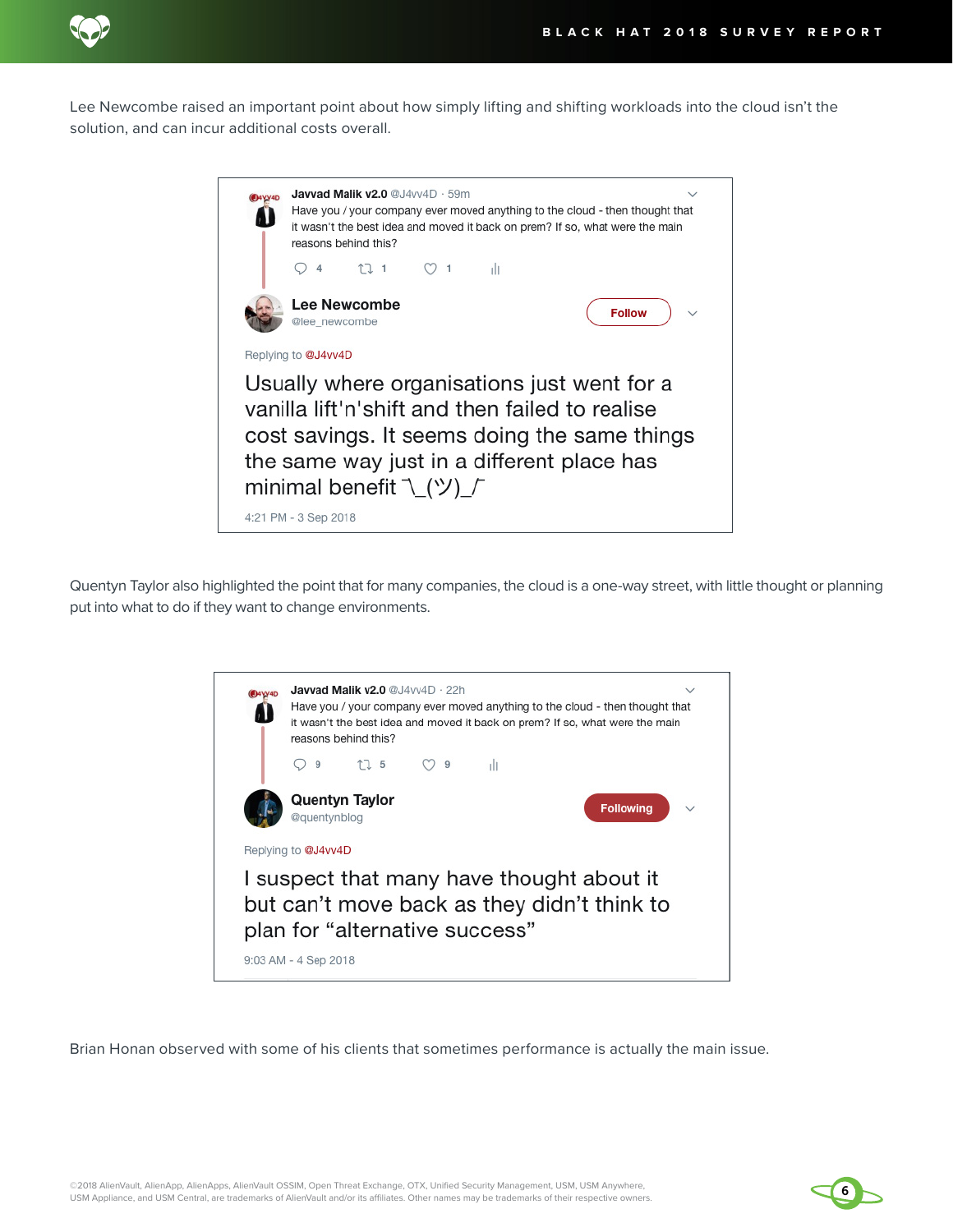



Sometimes companies don't even make it to the cloud before their project is stalled or abandoned. Security, at 46% topped the list of reasons for stopping a project while cost came in second place at 37%. This survey didn't delve into whether it was the cost of actually running in the cloud, or the cost needed to migrate to the cloud that made the project prohibitive, but 14% attributed the large amount of development required to migrate to the cloud as the factor.



Have you abandoned or stalled a project in the cloud because of any of the following [choose all that apply]:

While these stats may portray the cloud in a negative light, this does not reflect majority public opinion. It is this surveyor's opinion that the cloud remains a good, stable, and cost-effective platform for many companies. The risks are different, as are some of the operating procedures. The architecture needs to be planned differently, and the cost breakdown works differently, as well. Companies that are considering a move to the cloud should weigh all of the different options, and figure out what works best for their organization, prior to making the commitment.

For example, there are some security threats that exist in cloud environments more so than on premises. So, threat detection rules that worked on premises may need to be updated to encompass cloud threats, or at the very least, ensure that systems can import and normalize cloud logs.

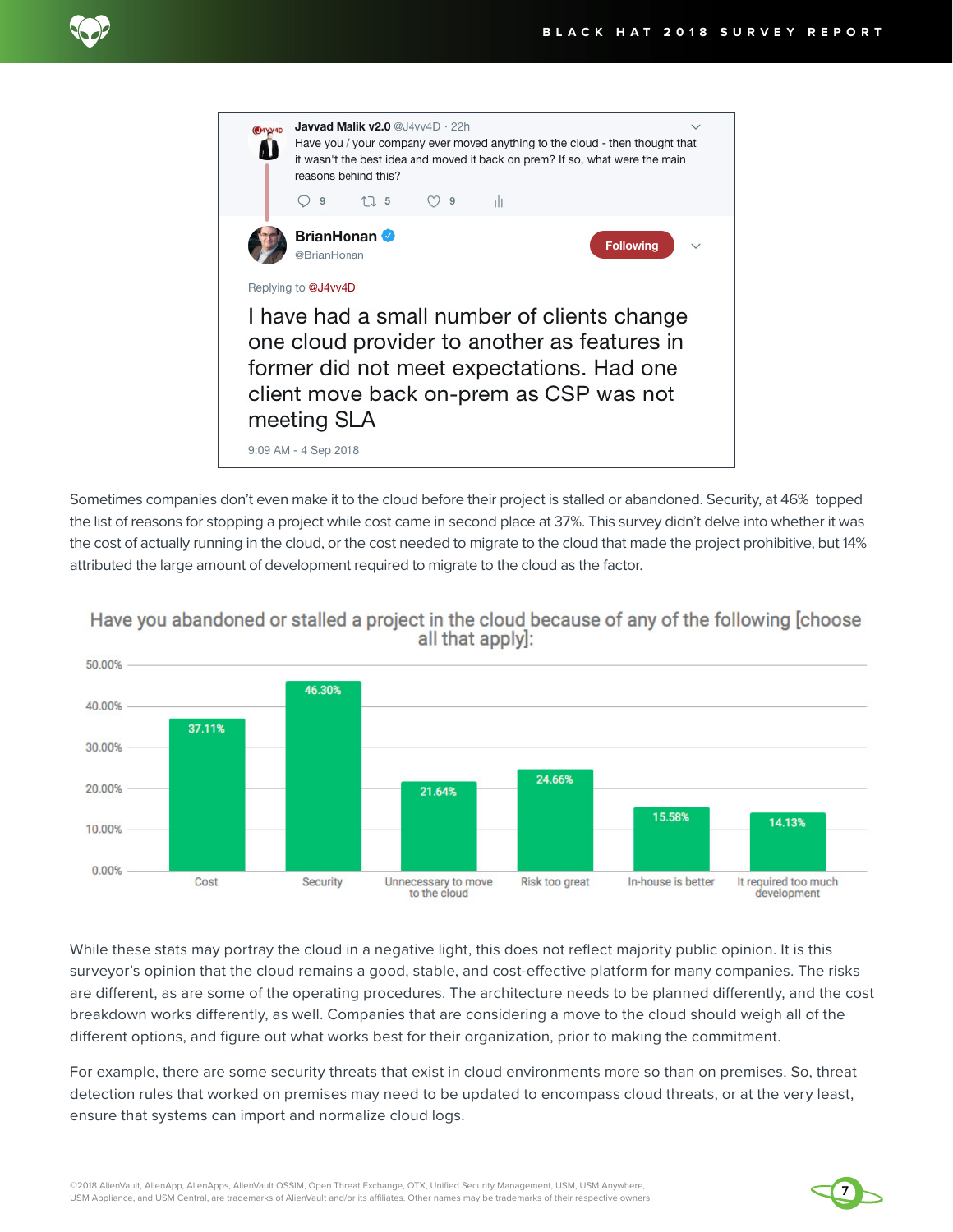

Speaking of the difference between threats in the cloud vs on premises, we asked participants whether they had ever suffered a security incident in the cloud that would not have occurred on premises. The majority of respondents, at 52% didn't believe any incident had occurred in the cloud which wouldn't have occurred on premises, while 22% said that such an incident had taken place. While no-one would go on record to describe incidents that were cloud specific, one can assume that the majority of such incidents would be cloud-specific, such as misconfigured databases, or private keys published publicly.



# 4. Geopolitics

The geopolitical arena has changed significantly in the past few years in respect to the ever-increasing technology element. For the first time ever, nation, state, and geopolitical attacks are part of mainstream media and conversation. As a result, news coverage on cyber attacks have increased and whether public infrastructure are prepared or not to withstand cyber attacks are now very much in the public eye. In fact, the majority of participants at 54% believe that the US public infrastructure is unprepared or very unprepared to defend against cyber threats.



Given the geopolitical landscape, how would you rate the readiness of US public infrastructure to defend against cyber threats?

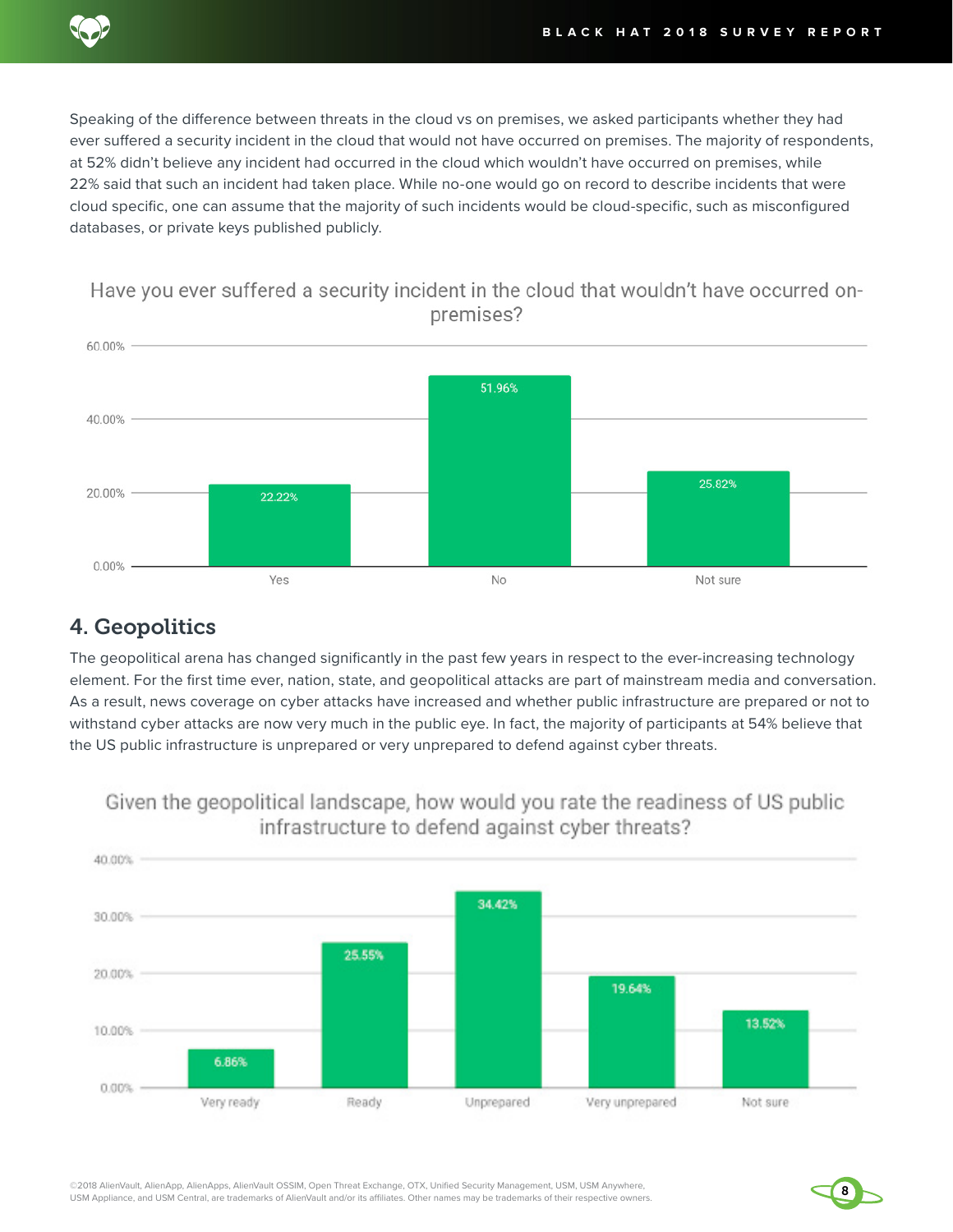

We went further to ask what kind of impact respondeds felt that the current landscape was having on security within their organization.

The majority of respondents, at 47%, felt that there was no impact, and gave a neutral rating. The remainder were skewed more towards the current landscape having a positive or very positive impact.



# Is the current geopolitical landscape having a negative or positive impact on cyber security at your organization?

**[Raj Samani](https://twitter.com/Raj_Samani)**, Chief Scientist at McAfee believes that the impact of cyber capabilities in today's landscape should not be underestimated.

"There is no question that development of offensive cyber capabilities to support national strategic imperatives are part of today's infosec landscape. Not only are capabilities being invested in, but for smaller states outsourced to even private entities."

Scot Terban, a threat researcher and self-confessed curmudgeon, echoed this sentiment:

"The notion that geopolitics and the geopolitical landscape today not affecting InfoSec would be somewhat deluded. Quite the opposite is true, and this can be measured in the amounts of change since the early days of hacking to today, quite clearly. The simple fact that nation state actors are using hacking on not only government entities, but corporations, universities, and individuals shows us all that geopolitics have become a primary motive for hacking today, as well as criminality. Also, in looking at how InfoSec has evolved, even the term is an old military/government contraction that the rest of us all have adopted in the community.

Frankly, if you pull back and look at everything we are facing today, 0day's leaked from the CIA and NSA, nation state actors leveraging hacking techniques to compromise networks and individuals for political outcomes like the 2016 elections in the US, how can one not see the connection? Every person, corporation, and entity is now confronted with the possibility of being targeted, having their personal or corporate details leaked or stolen by nation state actors or those who are paid by those actors for their own ends."